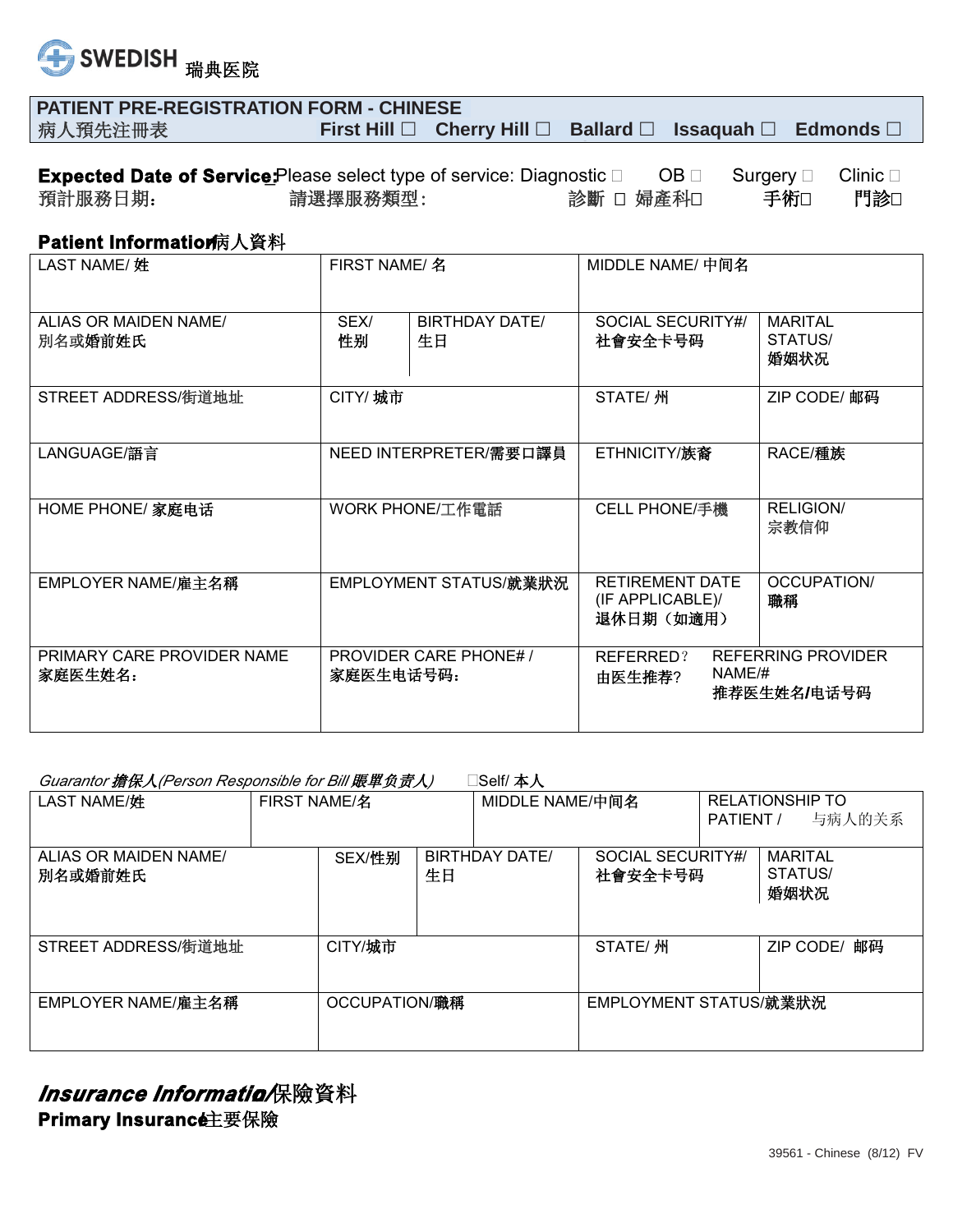| <b>INSURANCE COMPANY</b><br>NAME/<br>保險公司名稱  | GROUP NUMBER/保險號碼                                           | <b>SUBSCRIBER ID</b><br>NUMBER/<br>保險戶主的 ID號 |                      | INS. ADDRESS / 保險公司地址                            |
|----------------------------------------------|-------------------------------------------------------------|----------------------------------------------|----------------------|--------------------------------------------------|
| SUBSCRIBER'S NAME/<br>保險戶主的名字                | SOCIAL SECURITY #/<br>保險戶主的社會安全卡号码                          | BIRTH DATE/<br>保險戶主的生日                       | SEX/ 保<br>險戶主的<br>性别 | <b>RELATIONSHIP TO</b><br>PATIENT/<br>保險戶主与病人的关系 |
| SUBSCRIBER'S<br>EMPLOYER NAME/ 保險戶<br>主的雇主名稱 | <b>SUBSCRIBER</b><br><b>EMPLOYMENT STATUS/</b><br>保險戶主的就業狀況 | HOME PHONE/家庭電<br>話                          |                      | WORK PHONE/工作電話                                  |

## **Secondary Contact鋪助保險聯繫資料**

| <b>INSURANCE COMPANY</b><br>保險公司                   | GROUP NUMBER/保險號碼                                           | <b>SUBSCRIBER ID</b><br>NUMBER/<br>保險戶主的 ID號 |                         | INS. ADDRESS/保險公司地址                              |
|----------------------------------------------------|-------------------------------------------------------------|----------------------------------------------|-------------------------|--------------------------------------------------|
| SUBSCRIBER'S NAME/<br>保險戶主的名字                      | SOCIAL SECURITY #/<br>保險戶主的社會安全卡号码                          | <b>BIRTH DATE/</b><br>保險戶主的生日                | SEX/<br>保險戶<br>主的性<br>别 | <b>RELATIONSHIP TO</b><br>PATIENT/<br>保險戶主与病人的关系 |
| SUBSCRIBER'S<br><b>EMPLOYER NAME/</b><br>保險戶主的雇主名稱 | <b>SUBSCRIBER</b><br><b>EMPLOYMENT STATUS/</b><br>保險戶主的就業狀況 | HOME PHONE/<br>家庭電話                          |                         | WORK PHONE/工作電話                                  |

## Emergency Contact . 新意琳

| PRIMARY CONTACT/ 主要緊急聯繫人                                                                          | RELATIONSHIP TO PATIENT/与病人的关系 |  |  |
|---------------------------------------------------------------------------------------------------|--------------------------------|--|--|
| HOME PHONE/家庭電話                                                                                   | EMERGENCY/緊急聯絡電話               |  |  |
| SECONDARY CONTACT/ 第二緊急聯繫人                                                                        | RELATIONSHIP TO PATIENT/与病人的关系 |  |  |
| HOME PHONE/家庭電話                                                                                   | EMERGENCY/緊急聯絡電話               |  |  |
| CONTACT YOUR PCP OR INSURANCE COMPANY IF YOU ARE UNSURE ABOUT REFERRAL/AUTHORIZATION REQUIREMENTS |                                |  |  |

如果您不能肯定是否需要有**医生推荐或保險公司批准**的要求,請聯繫您的主治醫生或保險公司

|                                | Medicare 聯邦醫療保險                                                                                                      |                                    |     |
|--------------------------------|----------------------------------------------------------------------------------------------------------------------|------------------------------------|-----|
| Medicare Number:<br>聯邦醫療保險卡号码: |                                                                                                                      | Part $A \cap$ Part $B \cap$<br>A部分 | B部分 |
|                                | <b>MEDICARE QJESTIONNAIRE- Required for all Medicare Patients</b>                                                    |                                    |     |
|                                | 聯邦醫療保險問卷調査 - 要求所有聯邦醫療保險的病人都要完成                                                                                       |                                    |     |
|                                | Yes 是 □ No 否 □ Are you receiving Black Lung Benefits?<br>你有否接受黑肺症的福利?                                                |                                    |     |
|                                | Yes 是□ No 否□ Are services to be paid by a Government Program (I.E. Research grant)?<br>所有医院服務收費是否由政府補助項目繳付(例如科研補助金)? |                                    |     |
|                                | Yes 是□ No 否□ Has the Department of Veterans Affairs authorized care at this facility?<br>退伍軍人事務部是否授權此医院给退伍軍人提供護理?    |                                    |     |